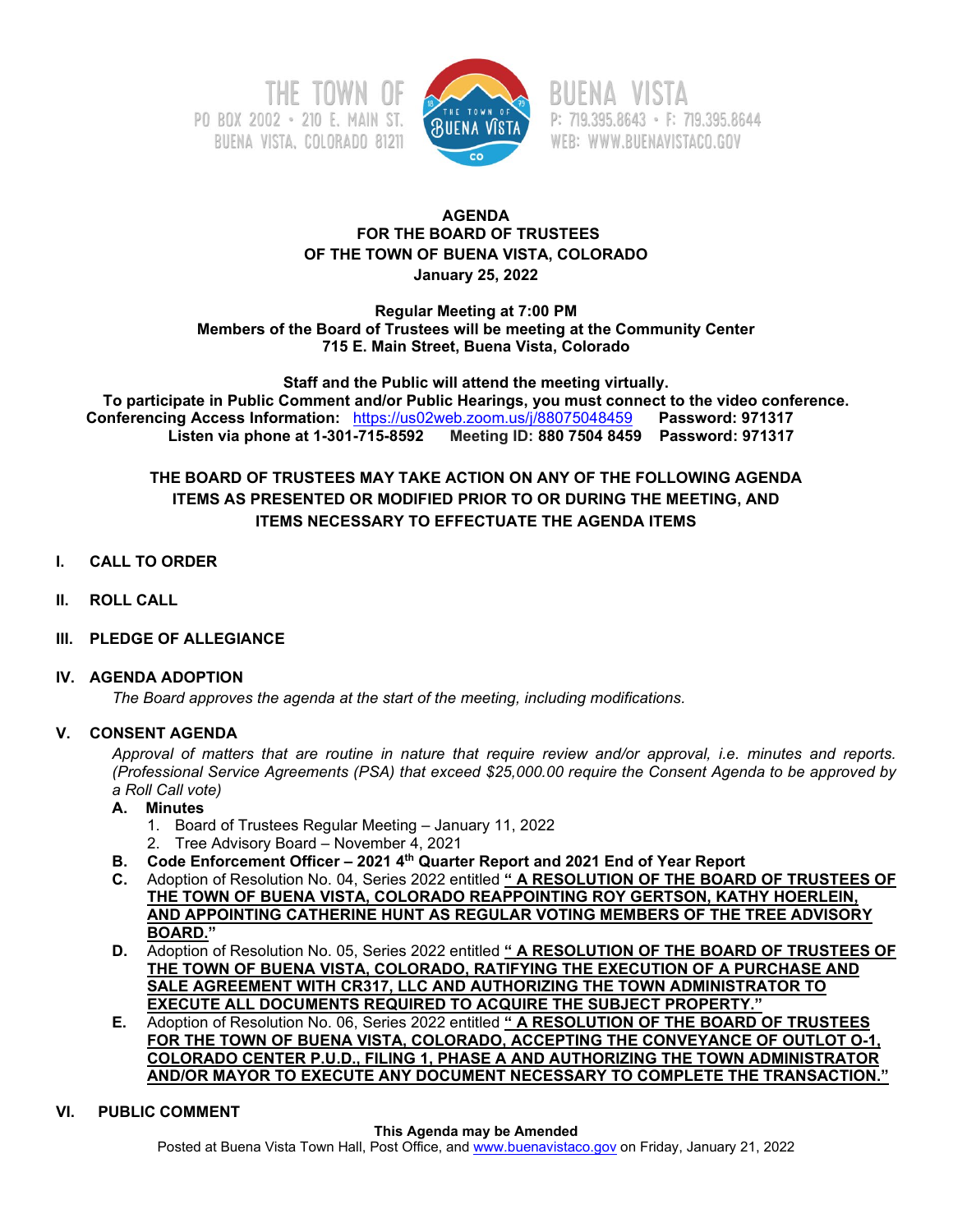*Citizen participation where the public can sign up prior to the start of the meeting in order to speak during public comment. Three minutes for matters not on the agenda or for agenda items not scheduled for Public Hearing. Enter your name, address, and subject to be discussed in the Zoom Chatbox, or when Mayor Lacy asks for Public Comment, click the raise hand button in the webinar control panel, or by phone press \*9, and the meeting host will prompt you to unmute when it is your turn to speak. Or you may email the information to* 

*[bvclerk@buenavistaco.gov.](mailto:bvclerk@buenavistaco.gov) Neither Town Board nor Town staff should be expected to respond to matters raised in the Public Comment segment of Board meetings. Nevertheless, Board members will always retain the right to ask questions of the speaker and respond then or later to remarks made by any citizen. Comments made in the Zoom Chatbox will not be discussed or included in the minutes.* 

## **VII. STAFF REPORTS** *(25 minutes)*

- 1. Town Administrator
- 2. Town Treasurer
- 3. Planning Director
- 4. Public Work Director
- 5. Airport Manager

## **VIII. BUSINESS ITEMS**

**A. Public Hearing - Local Historic Designation for the Book Nook Building** Should the Board of Trustees approve the adoption of Resolution No. 10, Series 2022, entitled, "**A RESOLUTION DESIGNATING THE BOOK NOOK BUILDING LOCATED AT 127 SOUTH SAN JUAN AVENUE AS A HISTORIC STRUCTURE.?"**

 *The Board will consider approving the Historic Preservation Commission's recommendation to accept the Book Nook's local landmark designation application. (Estimated time – 10 minutes)* 

### **B. Updates to the Unified Development Code (UDC) Ordinance**

Should the Board of Trustee approve the adoption of Ordinance No. 01, Series 2022, entitled **AN ORDINANCE AMENDING CERTAIN SECTIONS OF TITLES 7, 8 AND 16 OF THE BUENA VISTA MUNICIPAL CODE CONCERNING SINGLE ROOM OCCUPANCY, MULTIFAMILY DWELLINGS IN THE HIGHWAY COMMERCIAL DISTRICT, CREATION OF THE SMALL LOT SINGLE-FAMILY RESIDENTIAL DISTRICT (R-1.5) ZONE DISTRICT AND EXEMPTING CERTAIN SMALL MULTIFAMILY DWELLINGS FROM SITE PLAN REQUIREMENTS.?"**

*The Board will consider approving amendments to the UDC to allow for Apartments in Highway Commercial Zone district, Single Room Occupancy Use, Site Plan exemption for small multifamily projects, Creation of R-1.5 Zone District. (Estimated time – 20 minutes)*

## **C. Property Addressing Ordinance**

Should the Board of Trustees approve the adoption of Ordinance No. 02, Series 2022, entitled **"AN ORDINANCE AMENDING SECTION 11-42 OF BUNEA VISTA MUNICIPAL CODE CONCERNING THE NUMBERING OF BUILDINGS?"**

 *The Board will consider amending Section 11.42 of the Municipal Code concerning how addresses are assigned. (Estimated time – 10 minutes)*

### **D. Rehab of Airport Apron**

Should the Board of Trustees approve the adoption of Resolution No. 07, Series 2022, entitled **"A RESOLUTION OF THE BOARD OF TRUSTEES FOR THE TOWN OF BUENA VISTA, COLORADO, APPROVING THE AGREEMENT FOR PROFESSIONAL SERVICES, PROVIDED BY DIBBLE ENGINEERING FOR 2022 APRON REHABILITATION – DESIGN PHASE.?"** 

*The Board will consider approving the professional Services with Dibble Engineering for the design phase of apron rehabilitation at the Central Colorado Regional Airport. (Estimated time – 10 minutes)*

### **E. Board of Trustee Compensation**

*The Board will review and discuss the process for amending compensation amounts for the Mayor and Trustees. (Estimated time – 10 minutes)*

### **F. 2021 Final Budget Adjustments**

Should the Board of Trustees approve the adoption of Resolution No. 08, Series 2022, entitled, "**A RESOLUTION OF THE BOARD OF TRUSTEES FOR THE TOWN OF BUENA VISTA, COLORADO,**

#### **This Agenda may be Amended**

Posted at Buena Vista Town Hall, Post Office, and [www.buenavistaco.gov](http://www.buenavistaco.gov/) on Friday, January 21, 2022